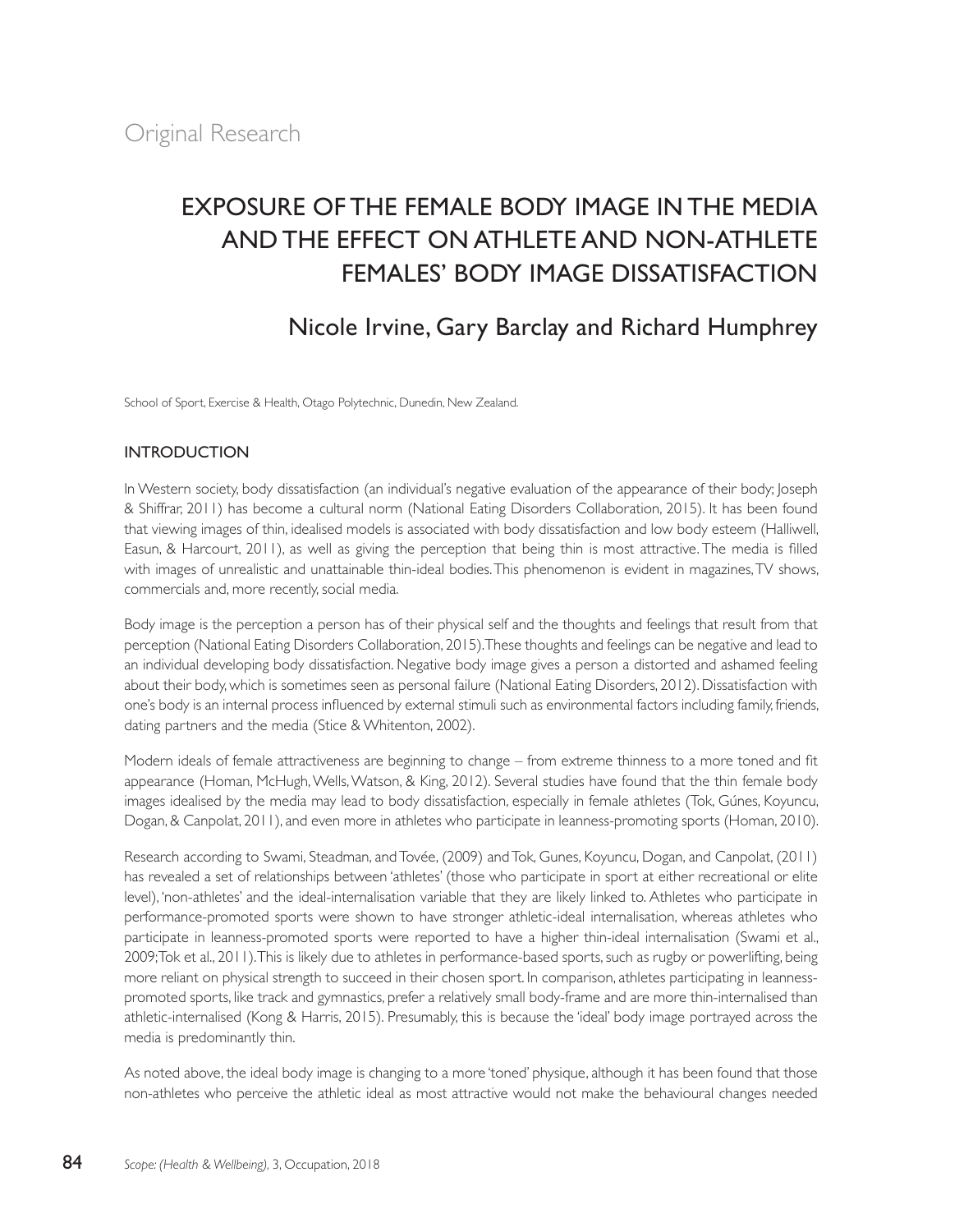to achieve such a body shape (Mulgrew & Hennes, 2015). Thin-ideal and athletic-ideal internalisation both have a significant correlation with body dissatisfaction. Many studies (Blum, Johnson, & Rodgers, 2010; Halliwell et al., 2011; Homan, 2010; Tok et al., 2011) have found body dissatisfaction among athletic-internalised participants to be less significant than among thin-internalised participants, although Mulgrew and Hennes (2015), found the opposite result. Multiple studies (Homan, McHugh, Wells, Watson, & King, 2012; Miller & Halberstadt, 2005) agree that some level of body dissatisfaction is evident among most females, regardless of the idealisation they display.

Body dissatisfaction is likely to evolve from an individual having a negative perception of their body, and/or vice versa (Eating Disorder Hope, 2016). Body perception is determined by anthropometric and psychological factors (Fortes, Almeida, & Ferreira, 2014). A significant correlation has been found between females' body image perception and body dissatisfaction, with those who perceive themselves to be larger than they actually measure showing the strongest signs of body dissatisfaction (Blum et al., 2010; Zaccagni, Masotti, Donati, Mazzoni, & Gualdi-Russo, 2014). For female athletes vs non-athletes, Blum et al. (2010) found that body image perception among athletes was on average 20 percent higher than for non-athletes.

When investigating the relationship between Body Mass Index (BMI) and body image perception, Blum et al. (2010) found that athletes with a low-risk BMI (18.5 to 24.9) had a 10 percent more positive body image perception, resulting in less body dissatisfaction, when compared to non-athletes. Overweight participants (BMI of 25-29.9) displayed a 20 percent more positive body image perception compared with non-athletes (Blum et al., 2010).

Negative body image and weight stigma increase unhealthy eating behaviours, with body dissatisfaction the biggest known contributor to the development of eating disorders among females (National Eating Disorders, 2012). Body image and eating disorders correlate closely (Benowitz-Fredericks, Garcia, Massey, Vasagar, & Borzekowski, 2012). It is often dissatisfaction with one's body or appearance that leads women to believe that losing weight would improve their appearance and enhance their feelings about themselves (Eating Disorder Hope, 2016). Because of this link, a change in eating patterns and behaviours is commonly reported (Kong & Harris, 2015) and can develop into food obsession, resulting in detrimental outcomes such as anorexia nervosa, bulimia nervosa and body dysmorphic disorder (BDD) (Eating Disorder Hope, 2016). It has been found that 13.5 percent of athletes have subclinical eating disorders (Sundgot-Burgen & Torstveit, 2004).

Social media is intruding on our lives more than other media, with 2.34 billion users reported in 2016, a figure which is expected to reach 2.95 billion by 2020 (Statista, 2016). This means that exposure to thin and athletic-idealised bodies is becoming unavoidable, and related risks such as disturbed eating behaviours and eating disorders are increasing, in both younger and older age groups (National Eating Disorders Collaboration, 2012).

This is what the media wants. Profits are made by exploiting our insecurities and promoting unattainable ideals of 'beauty' (Eating Disorder Hope, 2016). There are athletic- and thin-idealised models on social media, such as Instagram or Facebook, who are paid to advertise particular products. Consumers are drawn into thinking that they will look like these models if they buy the product being promoted, or that looking like this is the only way to be happy and successful – forgetting that these are paid models who most likely do not even use the product themselves.

Based on the literature reviewed, the purpose of the study was to examine the influence of social media on female body image dissatisfaction.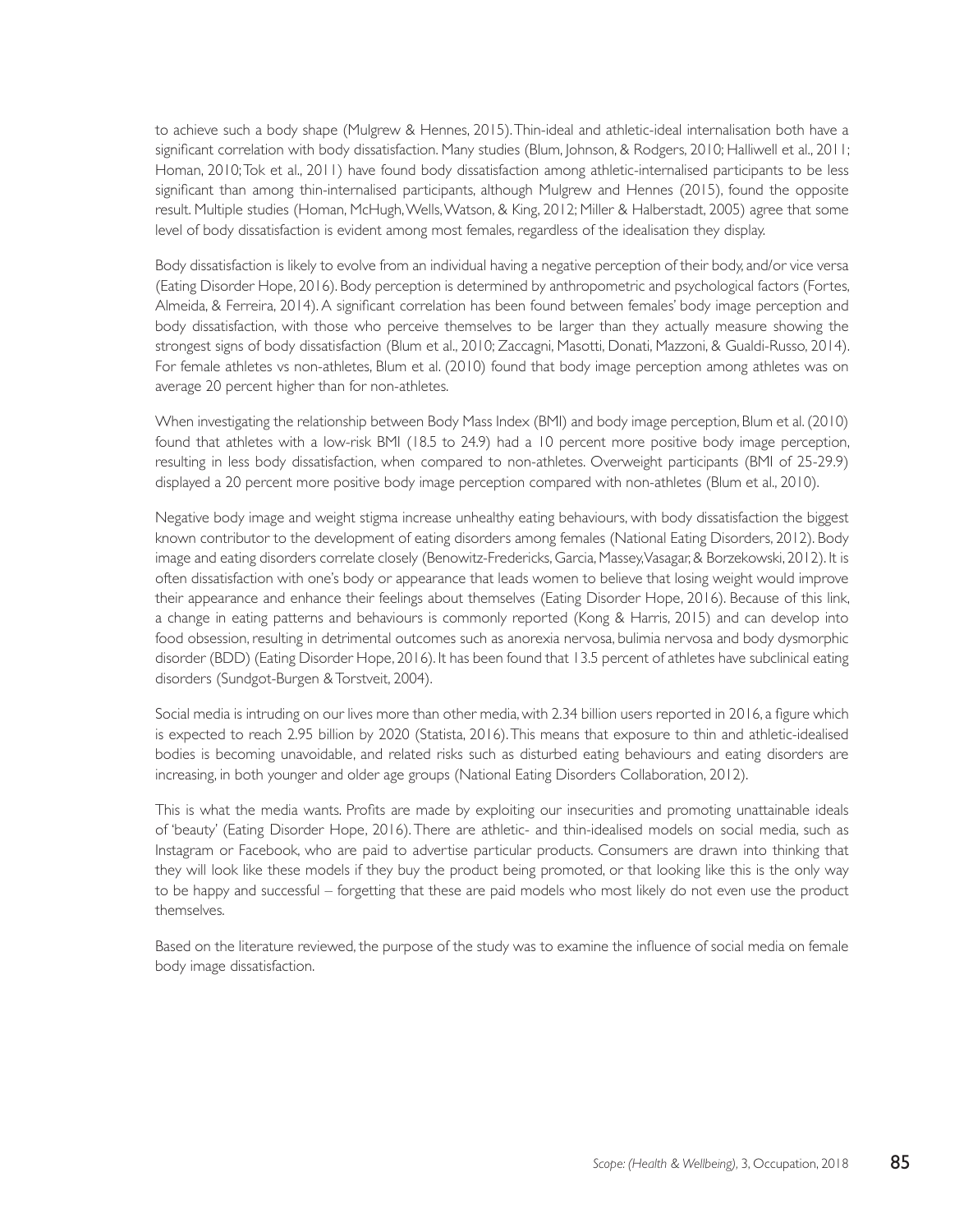## METHOD

#### **Participants**

The participants were 102 volunteer females aged 18 years and over. They included those who participated in sport or regular exercise, and those who were non-active. Participants were excluded if they were not female, or were not 18 or over. The mean age was 28.09 years (SD = 9.93). BMI was calculated from self-reported height and weight, ranging from underweight to obese, with an average of 25.32 (SD = 4.86), a figure which falls within the 'overweight' range.

#### Design

The study was designed as a multiple-component questionnaire. The main variable was sport and exercise behaviour, with further variables being body dissatisfaction, thin-internalisation and athletic-internalisation, and BMI. An initial pilot study was conducted involving eight volunteer females to obtain opinions on whether images displayed in the questionnaire would give an accurate interpretation of the factors that the researcher was wanting to distinguish. The questionnaire was adapted following the results of this pilot study, although the study design remained the same.

#### Measures

A survey consisting of 36 questions was used, made up of three parts: demographics; the Sociocultural Attitudes Towards Appearance Questionnaire – 4 (Schaefer et al., 2015); and a Figure Evaluation Scale.

Demographic Information. Participants indicated their age, height and weight, along with measurements of their bust, waist and hips. These measurements were self-reported, and BMI was then calculated by the researcher. Participants (N=102) had a mean age of 28.09 (SD=9.93) and a mean BMI of 25.32 (SD=4.86). Participants were separated into two groups (active and non-active; see Table 1). Active (N=77) participants had a mean age of 27.99 (SD=8.61) and a mean BMI of 25.10 (SD=4.65). Non-active participants had a mean age of 29.04 (SD=11.53) and a mean BMI of 25.93 (SD=5.53). Exercise behaviour within the active participants showed a mean of 8.06  $(SD=1.641)$ .

|                             | Active (N=77)  | Non-Active (N=24) Sig (2-tailed) |         |
|-----------------------------|----------------|----------------------------------|---------|
| Age                         | 27.99 (8.612)  | 29.04 (11.532)                   | .631    |
| <b>BMI</b>                  | 25.104 (4.651) | 25.925 (5.531)                   | .472    |
| Exercise Behaviour          | 8.06(1.641)    | a                                | a       |
| <b>Body Dissatisfaction</b> | 1.43 (.677)    | 1.58 (.584)                      | .316    |
| Media Pressure              | 15.3 (5.040)   | 16.21 (4.890)                    | .359    |
| Athletic Internalisation    | 15.45 (5.012)  | 10.17 (4.239)                    | $.000*$ |
| Thin Internalisation        | 15.25 (5.17)   | 14.21 (5.308)                    | .392    |

Table 1: Mean (SD) scores and significance for age, BMI, exercise behaviour, body dissatisfaction, media pressure, athletic internalisation, and thin internalisation; Scale end points: exercise behaviour, 4-11; body dissatisfaction, 0-2; media pressure, 4-20; athletic internalisation, 5-25; thin internalisation, 5-25; a cannot be computed because variable group does not exist \*correlation is significant at the 0.01 level (2-tailed).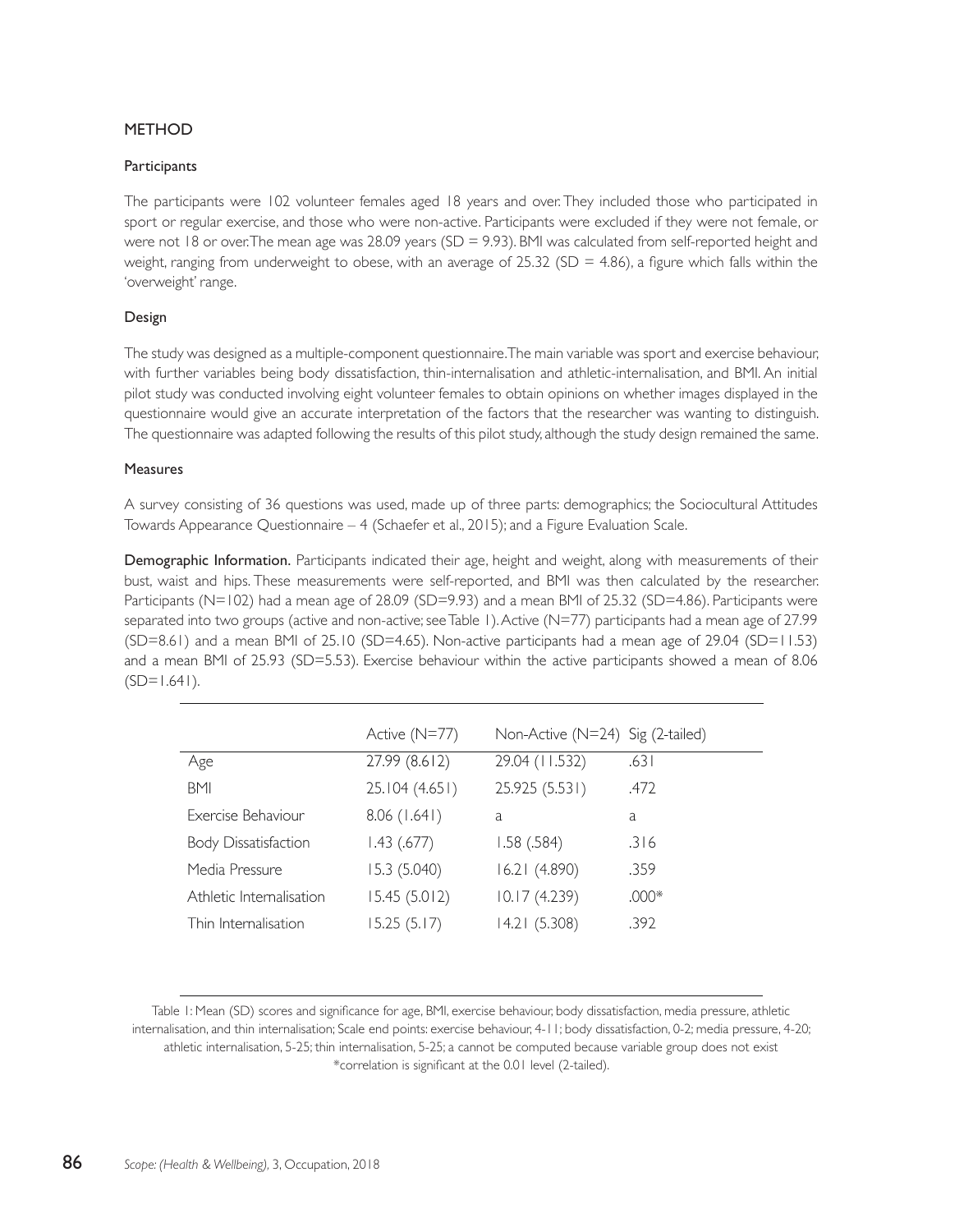Exercise behaviour. To determine physical activity levels, participants specified whether or not they exercised. If they responded yes, they were then prompted to detail the frequency, intensity, time (length of period at one time) and type.

Sport behaviour. To determine sport participation, survey respondents were asked if they played sport. If they answered yes, they were then asked to determine the type of sport played, as well as the length of time and frequency involved.

Social media use. Participants were questioned whether they used social media on a regular basis, and which sites they used.

Sociocultural attitudes towards appearance questionnaire – 4. The SATAQ-4 (Schaefer et al., 2015) is a 22-item scale with five factors, measuring body image, eating disturbance and self-esteem. The five factors include thin internalisation, athletic internalisation, and family, peer and media pressure. Items are measured on a 5-point scale (1 = definitely disagree, 5 = definitely agree). Developed from the original Sociocultural Attitudes Towards Appearance Questionnaire-3 (Thompson et al., 2004), SATAQ-4 provides a more targeted assessment of internalisation of appearance ideals, and expands the assessment of appearance-related pressures from sources such as media (Schaefer et al., 2015).

Figure evaluation scale. The Figure Evaluation Scale was produced specifically for this study to measure participants' body perception. As the participants were all female, only female figures were used. Participants viewed a selection of six front-view and six rear-view images in random assembly, which varied in range from thin, thin-athletic (defined muscularity), average, average-athletic, overweight and overweight-athletic. Each image variable fit within standard BMI ranges (thin and thin-athletic = underweight; average and average-athletic = normal; overweight and overweight-athletic = overweight). The software used to create the images was MakeHuman 1.1.1. Images were generated to include different body shapes, including defined muscularity and varied shoulder, hip and waist ratios. This was to show the diversity of the female body in relatable terms for the participant. Sizing guides from the Ministry of Health (2017) and clothing retailer Glassons (2017) were used to ensure that measurements of specific areas stayed within average range for each variable. Participants then indicated which figure, for each body area (bust; waist; hips; thighs; buttocks; shoulders; arms), they believed was (i) most closely reflective of themselves (FRS-current) and (ii) which was their ideal (FRS-ideal). Although this scale was designed specifically for this project (to include athletic-idealised body image), it retained properties similar to those found in Stunkard, Sorensen and Schulsinger's (1983) Figure Rating Scale.

## **PROCEDURE**

Maori consultation was undertaken with the Kaitohutohu as part of the ethics application, which was approved by the Otago Polytechnic Ethics Committee.

Participants were recruited via a sponsored public Facebook post including a survey which enrolled females to take part in the study. The online survey was conducted on Qualtrics Survey Software and accessed by following a link from the Facebook page. Participants were then given a brief summary of the study and information about it, and consented by accepting to proceed. The survey, which took no longer than 10 minutes on average, required participants to give demographic details and complete SATAQ-4 and the Figure Evaluation Scale. No incentives were provided. Due to the nature of the study, no personal data or IP address was solicited from participants. This was to protect data and eliminate the possibility of false information being given due to privacy concerns. A professional protocol for data management was in place, with data being kept securely for five years from the date of survey closure before being disposed of.

Risk management. To minimise the risk of negative thoughts or feelings arising after participants had completed the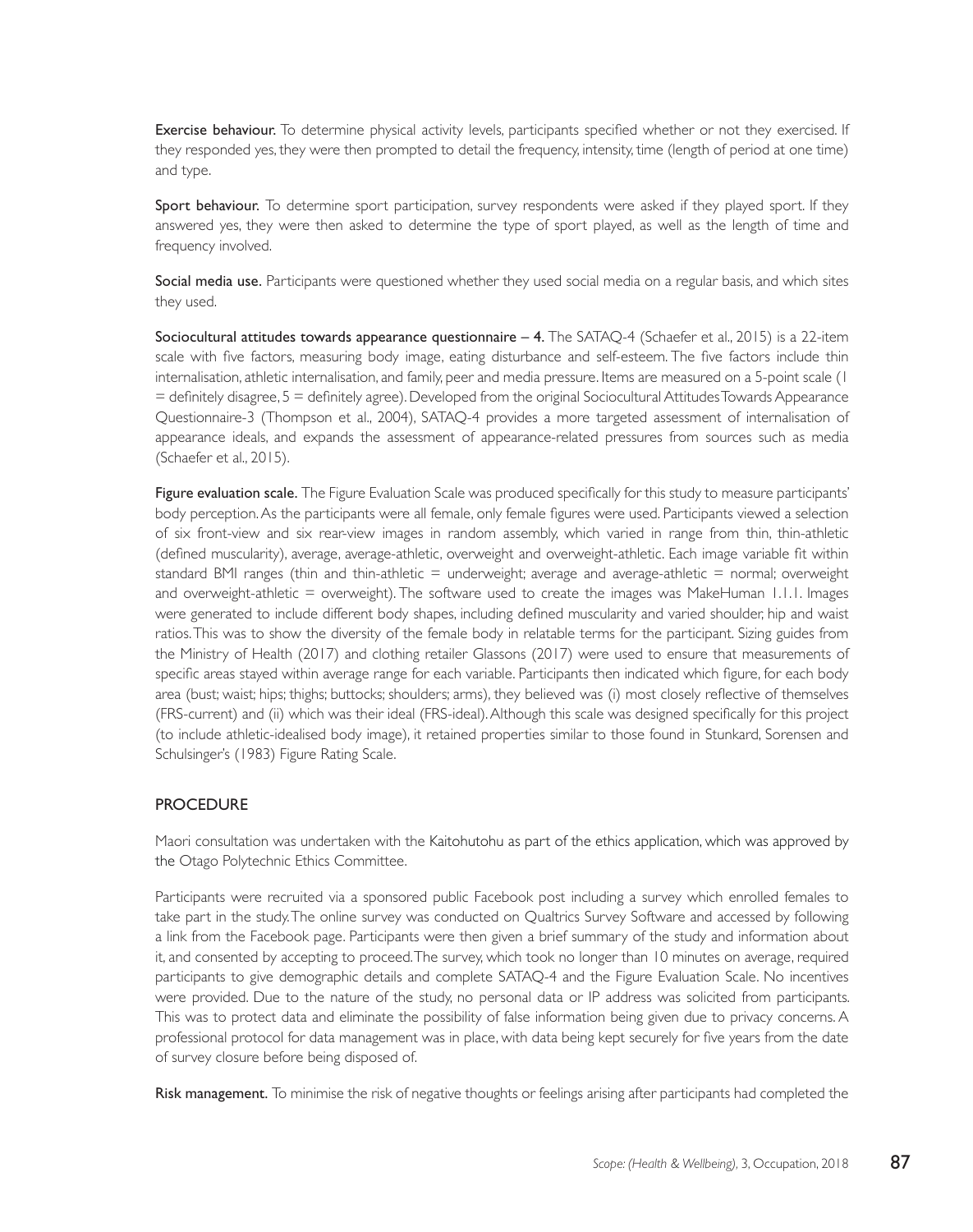survey, the survey contained links to relevant health professionals and programmes. It was also recommended that concerned participants see their doctor.

## RESULTS

The initial aim of the study was to examine whether exposure to thin-ideal and athletic-ideal female body images in the media affects body image dissatisfaction among athlete and non-athlete females. It was intended to include a varied range of athletic criteria, including leanness-promoted (e.g., track running and gymnastics) and muscularpromoted (e.g., rugby and powerlifting) sports, as well as variations of exercise and frequency. However, because sufficient respondents for each of these variables were lacking, it was decided that athletes would be combined with those who exercised and be described as 'active.' Respondents who stated they did not exercise became 'nonactive.' Of the 148 initial respondents, 46 were excluded due to significant amounts of missing data. The remaining 102 participants displayed minimal missing data points (<10). In these cases, an average score was calculated for each relevant section.

#### Body dissatisfaction in active vs non-active participants

An independent samples t-test was conducted to compare body dissatisfaction (FRS; score range 0-2) in active and non-active participants. There was no significant difference between the scores for active (M=1.43, SD=0.677) and non-active (M=1.58, SD=.584) participants; t(99)= -1.008, p= 0.316. These results suggest that body dissatisfaction is evident in both groups, with active participants showing a slightly lower (better) score, although there was not a significant difference with the non-active group.

#### Effect of media pressure on active and non-active participants

An examination of the effect of media pressure (SATAQ-4; score range 5-20) on active and non-active groups was done by an independent samples t-test. Active participants had a mean score of 15.3 (SD=5.040) and non-active had a mean score of 16.21 (SD=4.890). The results showed no significant difference between the two groups; t(99)= -0.922, p=0.359. This suggests that pressure from the media was not received differently by the two groups.

### Athletic internalisation

An independent samples t-test was undertaken to measure athletic internalisation (SATAQ-4; score range 5-25) against active (M=15.45, SD=5.012) and non-active (M=10.17, SD=4.239) groups. A significant difference was observed; t(99)=4.670, p=0.000. This showed the likelihood of a relationship between athletic internalisation and active and non-active participants. A Pearson correlation was then conducted (see Table 2) to examine this relationship further. There was a positive correlation between athletic internalisation (N=102, M=14.23, SD=5.304) and exercise behaviour (N=77, M=8.06, SD=1.641), r=0.331, p=0.003. This correlation is significant at the 0.01 level (2-tailed). These results suggest that as exercise behaviour increases (in terms of frequency, intensity and time), so does the level of athletic internalisation.

|                          | Exercise Behaviour |                       |
|--------------------------|--------------------|-----------------------|
|                          | Sig (2-tailed)     | Pearson's Correlation |
| Athletic Internalisation | .003               | $331**$               |
|                          |                    |                       |

Table 2: Correlation between exercise behaviour and athletic internalisation \*\* Correlation is significant at the 0.01 level (2-tailed)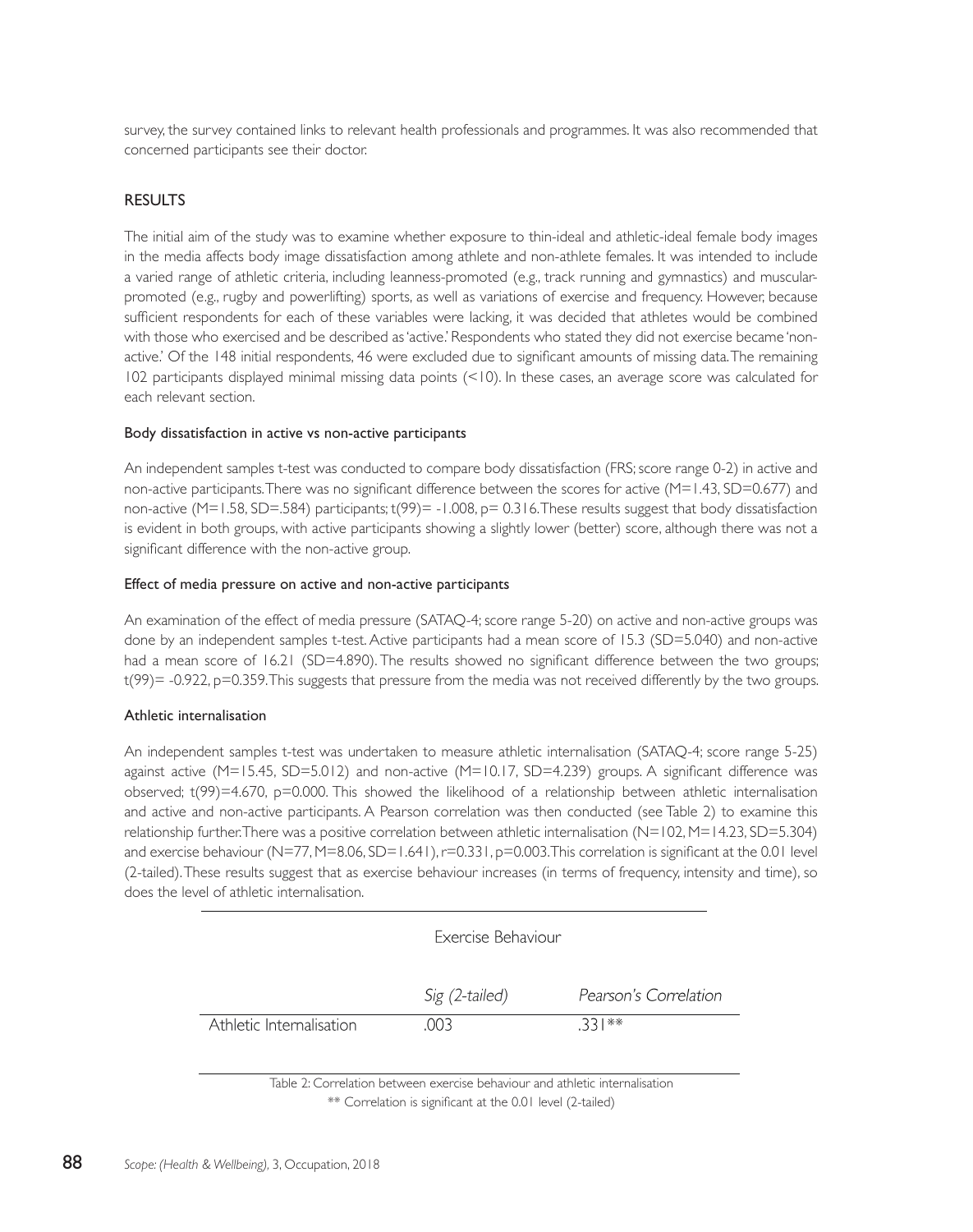*Thin internalisation.* Thin internalisation (SATAQ-4; score range 5-25) was compared between active (M=15.25 SD=5.117) and non-active (14.21, SD=5.308) participants using an independent samples t-test. No significant difference was found between these variables;  $t(99)=0.860$ ,  $p=0.392$ . These results show that there is no dissimilarity between active and non-active groups in relation to thin internalisation – both groups showed similar scores, and neither was prone to higher or lower scores.

#### Body Dissatisfaction

Multiple Pearson correlations were completed (see Table 3) to analyse body dissatisfaction against several variables including media pressure, BMI and exercise behaviour and internalisation (combined score). Body dissatisfaction  $(M=1.47, SD= 0.656)$  and media pressure  $(M=15.43, SD= 4.998)$  showed a positive correlation, although with no great significance;  $r = 0.185$ ,  $p=0.062$ , with a  $R<sup>2</sup>= 0.034$ . This would suggest that media pressure has a relatively small (3.4%) effect on body dissatisfaction. BMI (M=25.304, SD= 4.834) had a significant positive correlation at the 0.01 level (2-tailed);  $r= 0.294$ ,  $p= 0.003$ , with a R<sup>2</sup>= 0.086.

|                         | Body Dissatisfaction |                       |
|-------------------------|----------------------|-----------------------|
|                         | Sig (2-tailed)       | Pearson's Correlation |
| Media Pressure          | .62                  | .185                  |
| <b>BMI</b>              | .003                 | .294**                |
| Active                  | .316                 | $-101$                |
| -Exercise Behaviour     | .016                 | $.274*$               |
| Non-Active              | .316                 | .101                  |
| Internalisation (total) | .031                 | $.213*$               |
| Age                     | .814                 | $-024$                |

Table 3: Correlation between body dissatisfaction and media pressure, BMI, exercise behaviour, and internalisation (total). Notes: \*Correlation is significant at the 0.05 level (2-tailed)

\*\* Correlation is significant at the 0.01 level (2-tailed)

Exercise behaviour (M=8.06, SD= 1.641) showed a positive significance at the 0.05 level (2-tailed);  $r= 0.274$ ,  $p=$ 0.016, with a  $R^2 = 0.074$ . Thin and athletic internalisation were combined for an average total score (M=14.89, SD= 4.403). A significant correlation was found at the 0.05 level (2-tailed); r=0.213, p= 0.031, R²=0.045. Age (M=28.14, SD= 9.345), resulted in a negative correlation;  $r=-0.024$ ,  $p=0.814$ ,  $R<sup>2</sup>=0.0005$ . The variables that showed positive correlations (media pressure, BMI, exercise behaviour, non-active and internalisation) demonstrate that as each variable increases, so does body dissatisfaction. The variables that showed negative correlations (active participants and age) indicate that as body dissatisfaction increases, these variables decrease, and vice versa.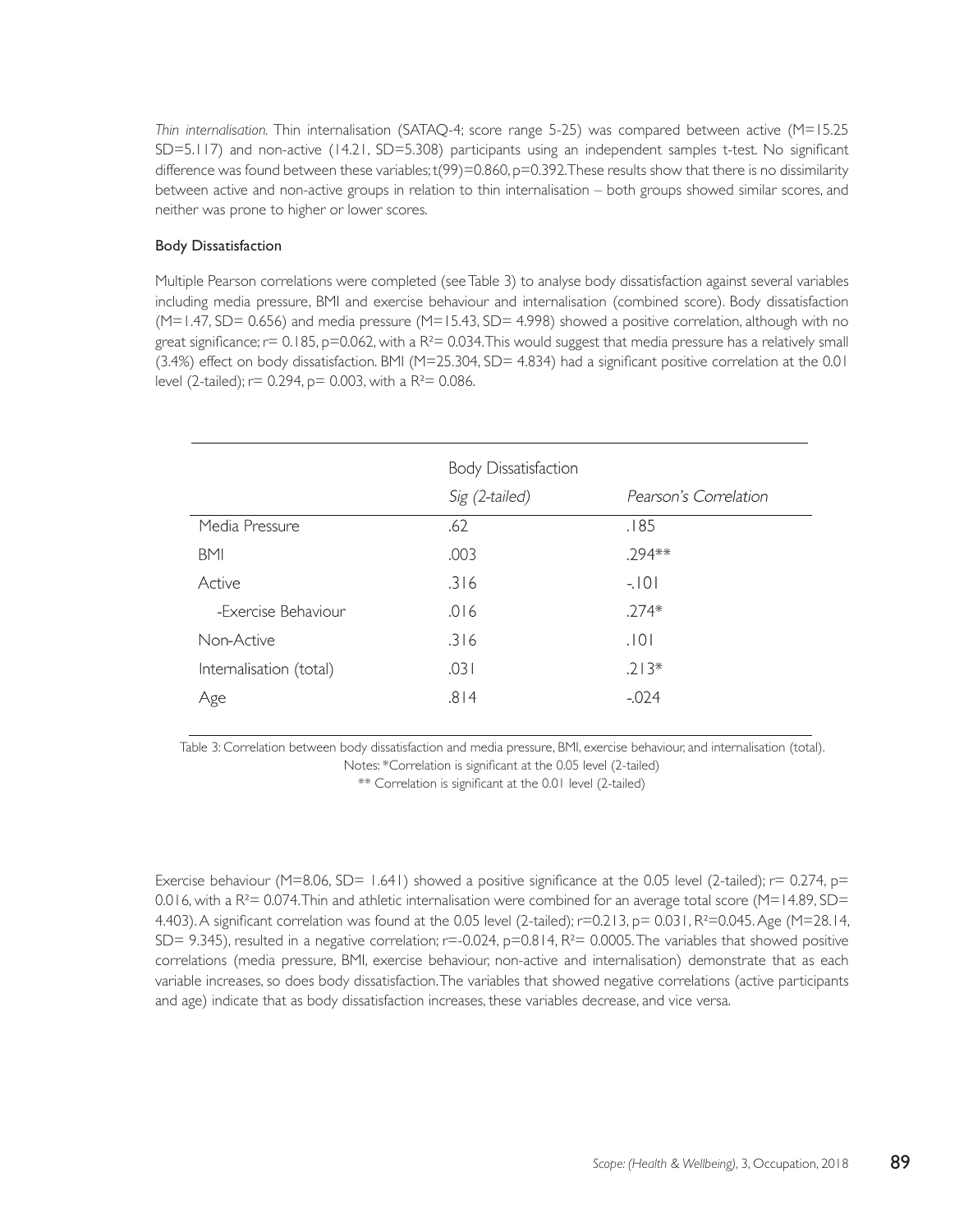## **DISCUSSION**

The aim of this study was to determine how body dissatisfaction in active and non-active females was affected by exercise behaviour, BMI, internalisation (thin and athletic) and pressure from the media. This study, although limited in its original scope, has some relevant findings to add to current research. Previous research has also found body dissatisfaction to be evident among most females, regardless of an individual's behaviours such as exercise patterns and media consumption (McDonald & Thompson, 1992; Cardosi, 2006; Derenne & Beresin, 2006; Hausenblas & Fallon, 2006; LePage, Price, O'Neil, & Crowther, 2012; Cohen & Blaszczynski, 2015), as well as their age and BMI (Knauss, Paxton, & Alsaker, 2007; Quick, Eisenberg, Bucchianeri, & Neumark-Sztainer, 2013).

No differences were found in our study between active and non-active groups in relation to body dissatisfaction, further suggesting that females have low body satisfaction for many reasons apart from exercise alone. Societal pressures, such as media and peer appearance conversations, are having an increasing impact on body dissatisfaction levels (Lawler & Nixon, 2011; Cohen & Blaszczynski, 2015).

Consistent with the study hypothesis and previous research (Furnham, Badmin, & Sneade, 2002; Homan, 2010; Koyuncu et al., 2010; Kong & Harris, 2015; Mulgrew & Hennes, 2015), the body dissatisfaction of those who exercise increases as exercise behaviours are stepped up (in terms of frequency, intensity and time). This result could be explained by the 'athletic' idealised image becoming more desirable and publicised by the media on an accelerating scale (Lunde & Gattario, 2017). It could also be due to people having greater body awareness and unrealistic goals to strive for (Furnham et al., 2002). It is important to note that most people over-report their exercise behaviour (Yuen, Wang, Holthaus, Vogtle, Sword, Breland, & Kamen, 2013), either from the honest perception that they are achieving more than they actually are, or they provide misleading information in the belief that this is the level they should be achieving. Most studies of this type include self-reported responses which could misinform results.

Contradicting the consensus, Hausenblas and Fallon (2006) found that exercise *decreased* body dissatisfaction, both in long-term exercisers and those who were usually sedentary but who participated in an exercise intervention. This was thought to be the case because 'active' participants more closely resembled the athletic-idealised ideal, or because exercise increases one's psychological well-being, leading to enhanced self-awareness and body image (Hausenblas & Fallon, 2006; LePage et al., 2012).

Leading on from this point, it is important that we understand the ideal internalisation of individuals, and the body changes they aspire to. Up until recent years, thin internalisation has been most prominent, with the athletic ideal now becoming equally desirable. Crucial to this shift, in this study thin internalisation showed similar results between the active and non-active participants. This shows that the thin ideal is still highly sought after, and that exercise may be undertaken more for body-image reasons, as opposed to health and well-being (Robinson, Prichard, Nikolaidis, Drummond, Drummond, & Tiggemann, 2017).

On the subject of athletic internalisation, our results agree with the hypothesis, and current research, that athletic internalisation occurs more in those who exercise than those who do not (Kong & Harris, 2015; Mulgrew & Hennes, 2015). Again, this is likely to be because sedentary individuals aspire less to conform to images representing a fit and athletic appearance (Peterson, 2003). Although it might be presumed that athletic-idealised images are inspirational for females, promoting a healthier lifestyle, they may be understood differently and lead to higher body dissatisfaction and alter women's reasons for exercising (Robinson et al., 2017). The exercise behaviour of active participants increased with their athletic internalisation, implying that exercise levels may actually increase in an unhealthy manner, rather than for the reasons originally assumed (Robinson et al., 2017).

We found that internalisation was substantially higher when linked with body dissatisfaction. With the combined factors already discussed for thin and athletic internalisation respectively, we anticipated that internalisation levels in general would be high. According to Lawler and Nixon (2011), internalisation may be a psychological process that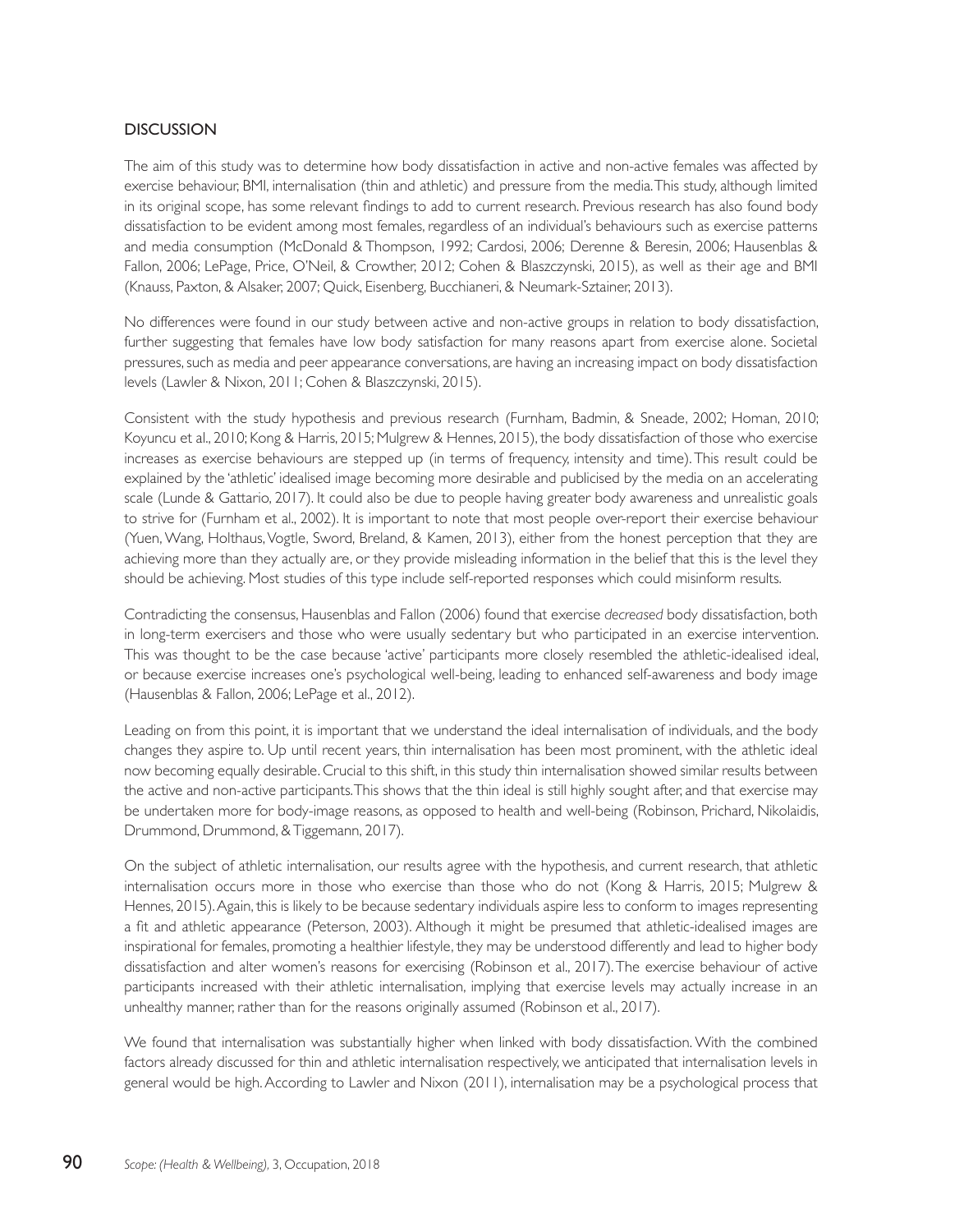leads to body dissatisfaction, along with a focus on body mass for females.

In our study, media pressure was found to make no major difference between active and non-active participants, and there was only a slight suggestion that media pressure had an effect on body dissatisfaction. So it would seem that perceived pressure from the media to look a certain way is responded to no differently by those who are active and those who are not. This supports earlier research that those who exercise and those who do not aspire towards different ideals (Mulgrew & Hennes, 2015).

There is a strong indication in the current study, as well as previous research (van den Berg, Paxton, Keery, Wall, Guo, & Neumark-Sztainer, 2007; Swami et al., 2009) that BMI is correlated with body dissatisfaction, in that body dissatisfaction worsens as BMI increases. Yates, Edman and Aruguete (2004) also found this link to be valid, extending it to a variety of ethnicities and exercise variances. It is important to note here, when comparing exercisers or sport participants, that BMI may show inaccuracies as a result of its failure to consider muscle mass and the weight difference between fat and muscle tissue. Thus people with greater muscle mass can sometimes be considered overweight or obese when the BMI is applied (Rush, Goedecke, Jennings, Micklesfield, Lambert, & Plank, 2007; Garrido-Chamorro, Sirvent-Belando, Gonzalez-Lorenzo, Martin-Carratala, & Roche, 2009).

The limitations of the current study should also be considered when assessing its findings. Firstly, the initial aim of research was to study a variety of participants involved in leanness and performance-based sports. However, because the presence of these variables was insufficient to provide a substantial basis to examine these sports comprehensively, in the study sports players were merged with exercisers. This could imply that the active variable in the study is comprised of a variety of 'athletic' backgrounds, perhaps failing to give an accurate view of what readers assume to be 'exercisers.' The addition of males in the study may have resulted in a higher response rate for sports variables, and this should be considered in further research.

Secondly, media pressure was interpreted only by the SATAQ-4 questionnaire. As all participants agreed that they used social media, it would have been useful to ascertain the time spent in this activity in terms of hours per day or week, in order to refine their media pressure score.

Thirdly, the images used in the Figure Rating Scale may not have portrayed real-life body images for the female respondents, or what they perceived themselves to be. Although images were created to fit within each BMI category (underweight, normal, overweight, obese), and standardised measurements for bust, waist and hips (Glassons, 2017; Ministry of Health. (2017) were given for each variable ('normal' and 'athletic'), the BMI results came back with an average of 25.104 (overweight). This result suggests that despite these images fitting standardised criteria, they may not have depicted the participants' body-image for 'current' and 'ideal.' Also, due to the complexity of the FRS, and the presumed inaccurate results, images were only used to ascertain body dissatisfaction scores. For future studies, a wider range of body-image sizes is recommended, as well as creating a simple, more accurate scoring system for the images chosen.

Fourthly, all data was self-reported by participants, including measurements. This could have resulted in inaccuracies, particularly for body measurements and weight, either by mistake or because participants wished to portray a size other than their actual one. It is presumed that because of respondents' anonymity, this would have been true in only a few cases, but it is nevertheless important to note. Finally, to increase the validity of the study results, it would have been beneficial to ask participants about their ethnicity, race and socioeconomic status. This would provide a deeper understanding and a broader spectrum for comparisons with other research studies.

## **CONCLUSION**

Overall, this study has deepened our understanding that body dissatisfaction, media pressure and exercise behaviour all have correlating relationships among females. It shows the level of pressure from the media, and the effect of this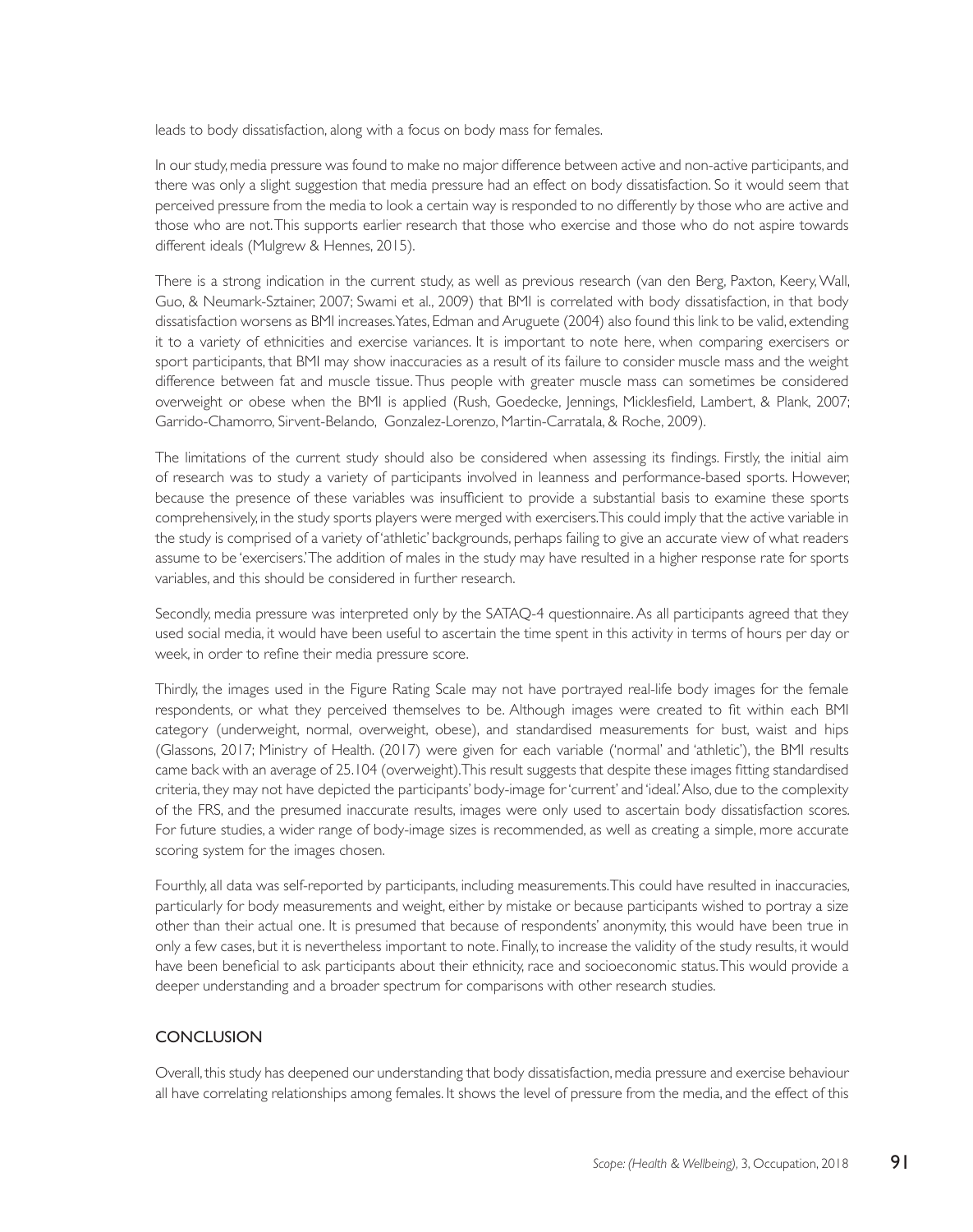on females, regardless of exercise behaviour. We conclude that body dissatisfaction is evident among the majority of females, regardless of exercise behaviour and media pressure. The thin-ideal image portrayed in the media is equally desired by females who exercise and those who do not; but it is only those who exercise who tend to desire the increasingly popular athletic ideal. It is important to point out that the exercise variable in this study included females who participated in various types and levels of sports, which may have a bearing on the desire for an athleticidealised body and higher levels of BMI. These findings are similar to those of Derenne and Beresin (2006), Knauss et al. (2007) and Quick et al. (2013).

Given the results of our study, women need to be aware of the often unrealistic and unobtainable body images portrayed in media. They are not always ideals to aspire to, given that the majority of female models and social influencers are paid or reimbursed to look a particular way. It is unlikely that they achieve their 'image' naturally or in a healthy manner (Gamson, Croteau, Hoynes, & Sasson, 1992). It is especially important for females to understand and pursue the health and well-being benefits of exercise, as opposed to exercising to look a particular way. Body dissatisfaction can be a predictor of health problems such as eating disorders and depression (Stice & Whitenton, 2002). Hausenblas and Fallon (2006) found that exercise can actually decrease symptoms or minimise the risk of these health conditions.

Further research is needed to determine the influence that thin- and athletic-ideal images in the media have on body dissatisfaction among sports players, exercisers and sedentary females. Robinson et al. (2017) found that idealising an athletic image may not actually motivate exercise behaviour. It would be useful to test body dissatisfaction and exercise behaviour both before and after viewing appropriate media images. This would establish the extent to which body dissatisfaction is influenced by the mass media, using a more specific and controlled method. This approach would then supply the evidence needed to establish an exercise intervention for those experiencing an increase in body dissatisfaction, to assess whether exercise can generate a positive influence on an individual's body image.

#### CORRESPONDING AUTHOR

Richard Humprey: Otago Polytechnic; Email: Richard.humprey@op.ac.nz; Tel: 0800762786

#### **REFERENCES**

- Benowitz-Fredericks, C. A., Garcia, K., Massey, M., Vasagar, B., & Borzekowski, D. L. (2012). Body image, eating disorders, and the relationship to adolescent media use. *Pediatric Clinics of North America*, *59*(3), 693–704.
- Berscheid, E., Walster, E., & Bohrnstedt, G. (1973). The happy American body: A survey report. *Psychology Today*, *7*(6), 119–131.
- Blum, M., Johnson, B., & Rodgers, E. (2010, May 7). *Body image perception in athletes versus non-athletes* [Unpublished paper]. PED 461–Health and Human Performance: Senior Seminar.
- Brumfitt, T. [BodyImageMovement]. (2016, July 20). *What's one word to describe your body?* [Video file]. Retrieved from https://www. youtube.com/watch?v=LdEHQHFriKE
- Bulik, C. M. (1996). The prevalence of disordered eating behaviours and attitudes in adolescent girls. *New Zealand Journal of Psychology*, *25*(1), 7.
- Cardosi, C. (2006). *Effect of media on female adolescents' satisfaction with their body image* [Unpublished PhD thesis]. Retrieved from University of Virginia Library.
- Cash, T. F., Fleming, E. C., Alindogan, J., Steadman, L., & Whitehead, A. (2002). Beyond body image as a trait: The development and validation of the Body Image States Scale. *Eating Disorders*, *10*(2), 103–113.
- Cash, T. F., (2000). *Multidimensional body-self relations questionnaire users' manual.* Available from the author at www.body-images. com.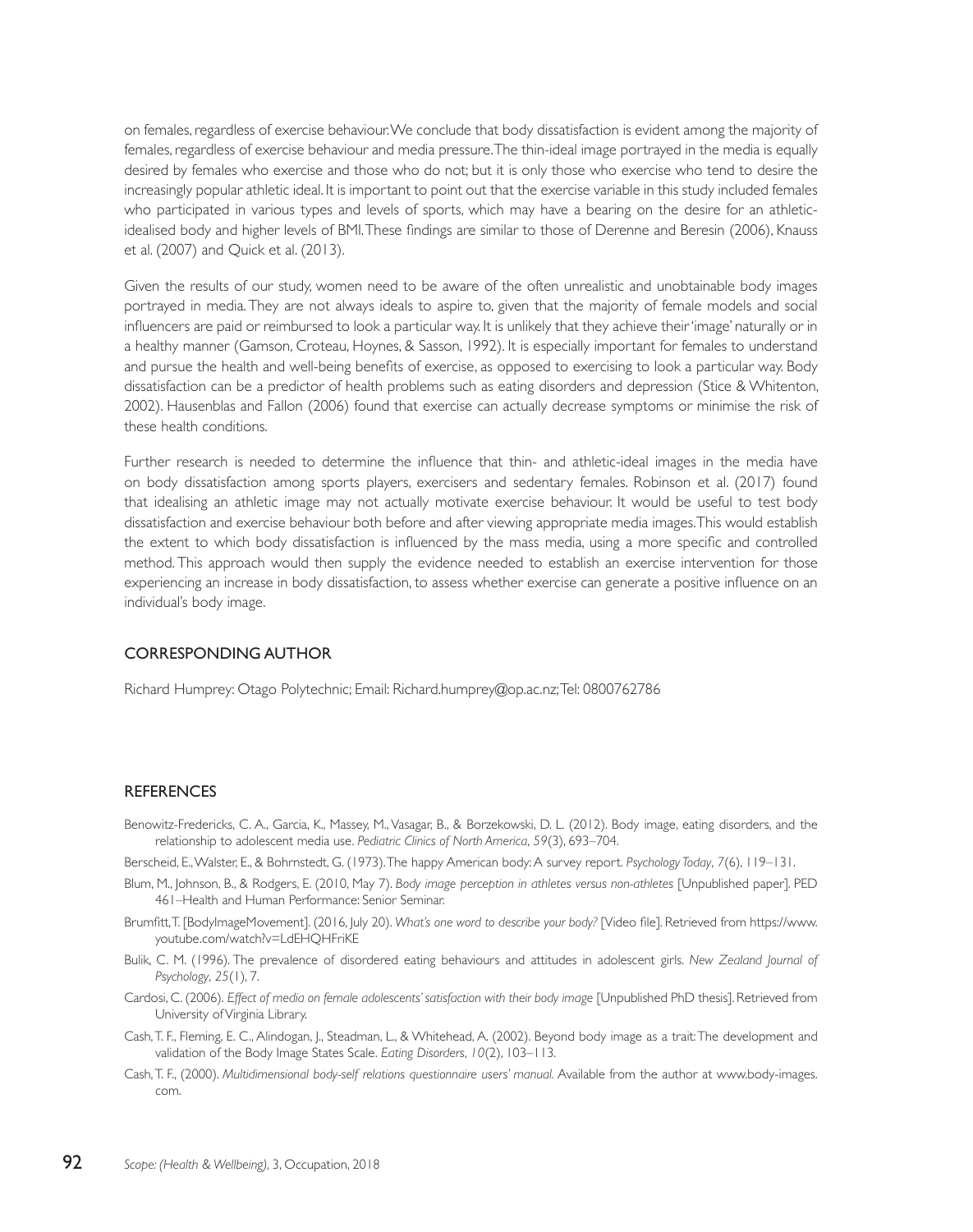Cohen, R., & Blaszczynski, A. (2015). Comparative effects of Facebook and conventional media on body image dissatisfaction. *Journal of Eating Disorders*, *3*(1), 23.

Derenne, J. L., & Beresin, E. V. (2006). Body image, media, and eating disorders. *Academic Psychiatry*, *30*(3), 257–261.

Eating Disorder Hope. (2016) *Weight & body image disorders: Causes, symptoms & signs*

Retrieved from http://www.eatingdisorderhope.com/information/body-image

- Farquhar, J. C., & Wasylkiw, L. (2007). Media images of men: Trends and consequences of body conceptualization. *Psychology of Men and Masculinity*, *8*, 145–160. doi:10.1037/ 1524-9220.8.3.145.
- Fortes, L. D. S., Almeida, S. D. S., & Ferreira, M. E. C. (2014). Influence of psychological, anthropometric and sociodemographic factors on the symptoms of eating disorders in young athletes. *Paidéia (Ribeirão Preto)*, *24*(57), 21–27.
- Franzoi, S. L. (1995). The body-as-object versus the body-as-process: Gender differences and gender consideration. *Sex Roles*, *33*, 417– 437. doi:10.1007/BF01954577.
- Furnham, A., Badmin, N., & Sneade, I. (2002). Body image dissatisfaction: Gender differences in eating attitudes, self-esteem, and reasons for exercise. *The Journal of Psychology*, *136*(6), 581–596.
- Gamson, W. A., Croteau, D., Hoynes, W., & Sasson, T. (1992). Media images and the social construction of reality. *Annual Review of Sociology*, *18*(1), 373–393.
- Garner, D. M., Olmsted, M. P., Bohr, Y., & Garfinkel, P. E. (1982). The eating attitudes test: Psychometric features and clinical correlates. *Psychological Medicine*, *12*(04), 871–878.
- Garrido-Chamorro, R. P., Sirvent-Belando, J. E., Gonzalez-Lorenzo, M., Martin-Carratala, M. L., & Roche, E. (2009). Correlation between body mass index and body composition in elite athletes. *Journal of Sports Medicine and Physical Fitness*, *49*(3), 278.
- Glassons. (2017). *Size chart.* Retrieved from https://www.glassons.com/size-guide
- Grogan, S. (2008). *Body image: Understanding body dissatisfaction in men, women, and children* (2nd ed.). London and New York: Routledge.
- Hart, A., & Rejeski, W. J. (1989). The measurement of SPA*. J Sport Exerc Psychol*, *11*(1), 94–104.
- Hausenblas, H. A., & Fallon, E. A. (2006). Exercise and body image: A meta-analysis. *Psychology and Health*, *21*(1), 33–47.
- Halliwell, E., Easun, A., & Harcourt, D. (2011). Body dissatisfaction: Can a short media literacy message reduce negative media exposure effects amongst adolescent girls? *British Journal of Health Psychology*, *16*(2), 396–403
- Heinberg, L. J., & Thompson, J. K. (1995). Body image and televised images of thinness and attractiveness: A controlled laboratory investigation. *Journal of Social and Clinical Psychology*, *14*(4), 325–338.
- Homan, K. (2010). Athletic-ideal and thin-ideal internalization as prospective predictors of body dissatisfaction, dieting, and compulsive exercise. *Body Image*, *7*(3), 240–245.
- Homan, K., McHugh, E., Wells, D., Watson, C., & King, C. (2012). The effect of viewing ultra-fit images on college women's body dissatisfaction. *Body Image*, *9*(1), 50–56.
- Joseph, C., & Shiffrar, M. (2011). Do observers' negative self-evaluations of their own bodies mediate their visual attention towards other bodies? *Journal of Vision*, *11*(11), 110–110.
- Knauss, C., Paxton, S. J., & Alsaker, F. D. (2007). Relationships amongst bodydissatisfaction, internalisation of the media body ideal and perceived pressure from media in adolescent girls and boys. *Body Image*, *4*(4), 353–360.
- Kong, P., & Harris, L. M. (2015). The sporting body: Body image and eating disorder symptomatology among female athletes from leanness focused and nonleanness focused sports. *The Journal of Psychology*, *149*(2), 141–160.
- Koyuncu, M., Tok, S., Canpolat, A. M., & Catikkas, F. (2010). Body image satisfaction and dissatisfaction, social physique anxiety, selfesteem, and body fat ratio in female exercisers and nonexercisers. *Social Behavior and Personality: An International journal*, *38*(4), 561–570.
- Lawler, M., & Nixon, E. (2011). Body dissatisfaction among adolescent boys and girls: The effects of body mass, peer appearance culture and internalization of appearance ideals. *Journal of Youth and Adolescence*, *40*(1), 59–71.
- LePage, M. L., Price, M., O'Neil, P., & Crowther, J. H. (2012). The effect of exercise absence on affect and body dissatisfaction as moderated by obligatory exercise beliefs and eating disordered beliefs and behaviors. *Psychology of Sport and Exercise*, *13*(4), 500–508.
- Lunde, C., & Gattario, K. H. (2017). Performance or appearance? Young female sport participants' body negotiations. *Body Image*, *21*, 81–89.
- McDonald, K., & Thompson, J. K. (1992). Eating disturbance, body image dissatisfaction, and reasons for exercising: Gender differences and correlational findings. *International Journal of Eating Disorders*, *11*(3), 289–292.